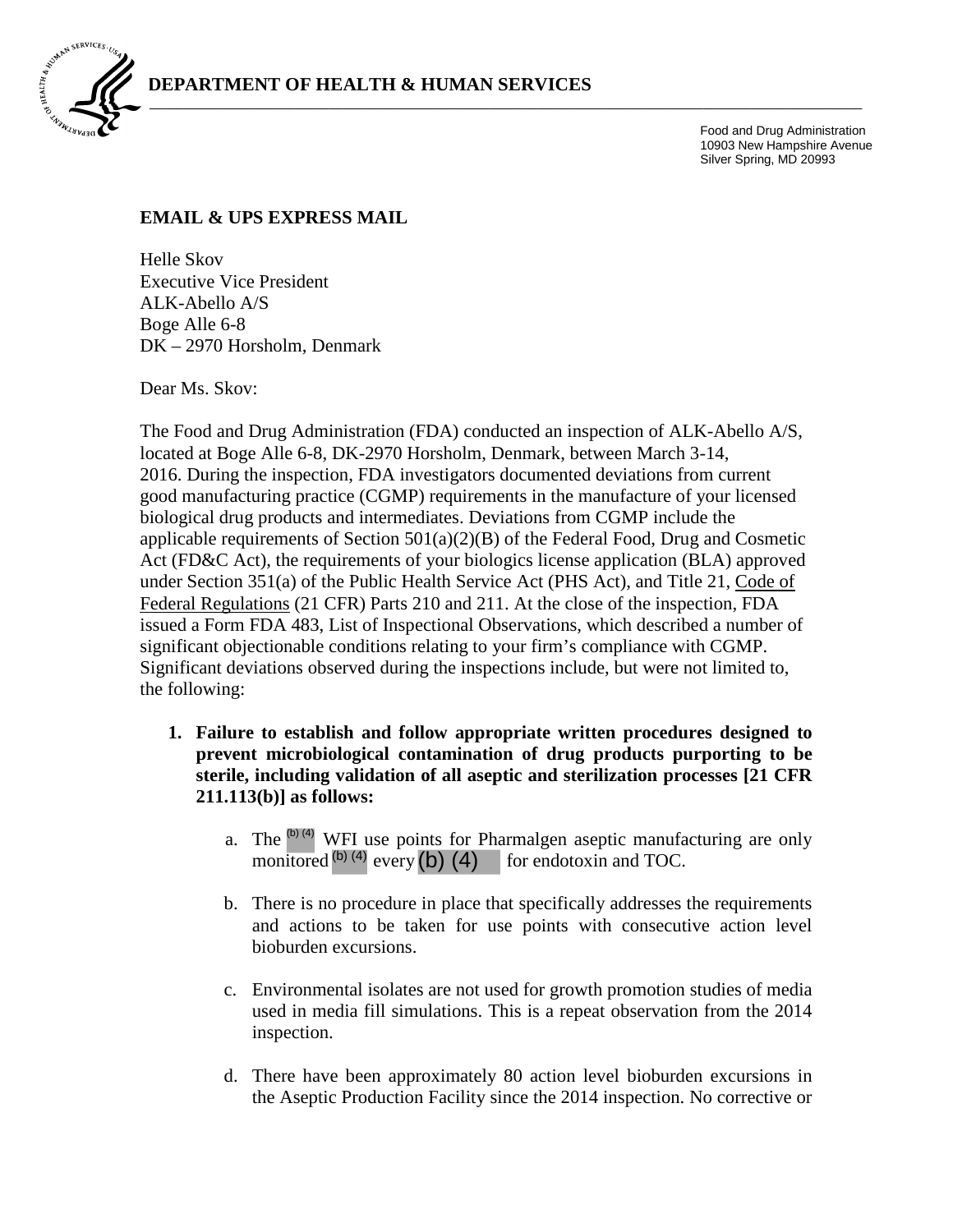preventive actions were initiated until January 2016.

- e. Expired agar plates were used for environmental monitoring in the Aseptic Production Facility.
- **2. Failure to routinely calibrate, inspect, or check automatic, mechanical, or electronic equipment according to a written program designed to assure proper performance [21 CFR 211.68(a)]. For example:** 
	- a. Lyophilizer $\left( b \right)$  (4) has not been re-qualified since March 2000.
	- b. There is no documentation demonstrating that Lyophilizer<sup>(b) (4)</sup> has been adequately re-qualified after temperature mapping failures.
	- c. There have been a number of aborted lots due to problems with the lyophilizers. For example:
		- i. Pharmalgen batch  $(b)$  (4) was aborted due to the bulk exceeding the  $(b)$   $(4)$  as a result of a Pharmalgen batch (b) (4) was aborted due to exceeding the (b) (4) was aborted due to as a sequence.
		- was aborted due to the leaking of Lyophilizer  $(b)$  (4). ii. Pharmalgen batch $(b)$  (4)
		- iii. Pharmalgen batch  $(b)$  (4) was aborted due to Lyophilizer Pharmalgen batch (b) (4) was aborted due to Lyophilizer (b) (4) lacking a connection to the <sup>(b) (4)</sup> program on the Lyophilizer memory card.
	- d. The filling machine on line (b) (4) is not adequately maintained to prevent malfunctions during the fill process such as overfilling, emp vials and the removal of stoppers by a (b) (4) prevent malfunctions during the fill process such as overfilling, empty vials and the removal of stoppers by  $a(b)$  (4)

## **3. Failure to establish and follow a written testing program designed to assess the stability characteristics of drug products [21 CFR 211.166(a)]. For example:**

- a. There is no procedure which specifies where or when Pharmalgen stability samples are selected for testing.
- b. Since 2014, approximately 125 Pharmalgen, Grass and Ragweed drug product and drug substance samples were not tested at the required stability time points.
- **4. Failure to withhold from use each lot of components, drug product containers, and closures until the lot has been sampled, tested, or examined,**